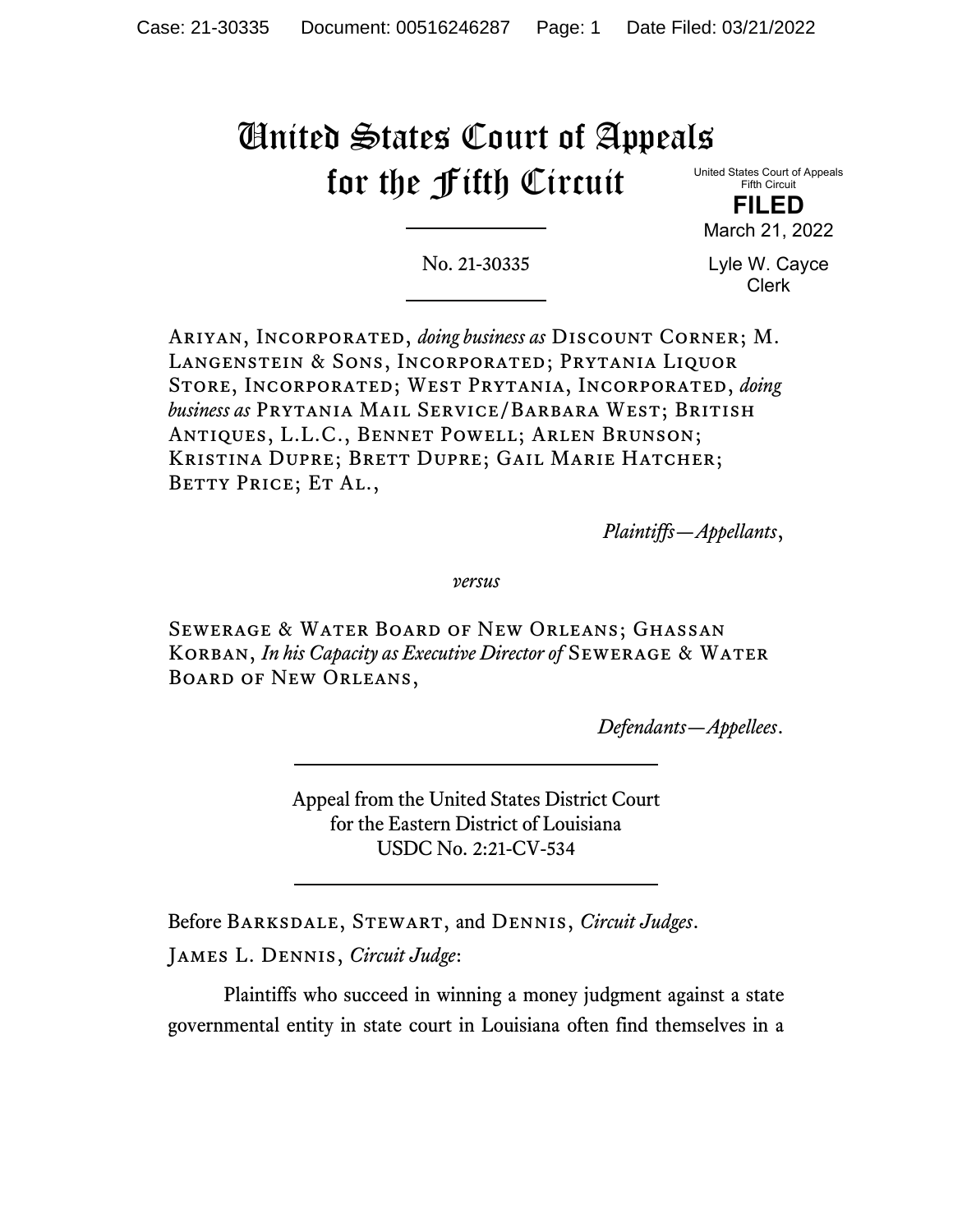frustrating situation. Though they have obtained a favorable judgment, they lack the means to enforce it. The Louisiana Constitution bars the seizure of public funds or property to satisfy a judgment against the state or its political subdivisions. LA. CONST. art. XII,  $\S$  10(c). Instead, the Legislature or the political subdivision must make a specific appropriation in order to satisfy the judgment. *Id.*; La. R.S. 13:5109. And since Louisiana courts lack the power to force another branch of government to make an appropriation, the prevailing plaintiff has no judicial mechanism to compel the defendant to pay. *See Newman Marchive P'ship, Inc. v. City of Shreveport*, 979 So. 2d 1262, 1265 (La. 2008). The "plaintiff who succeeds in an action against a governmental unit thus becomes a supplicant," relying on the grace of the government to appropriate funds to satisfy her judgment. David W. Robertson, *Tort Liability of Governmental Units in Louisiana*, 64 Tul. L. Rev. 857, 881 (1990).

Finding themselves in this position, the Plaintiffs in this case, like others before them, have turned to the federal courts to force payment on their state court judgment. They claim that the Defendants' failure to timely satisfy a state court judgment violates the Takings Clause of the Fifth Amendment. The district court granted the Defendants' motion to dismiss, applying long-standing precedent that there is no property right to timely payment on a judgment.

We agree and AFFIRM.

# **I.**

In 2013, the United States Army Corps of Engineers and the Sewerage and Water Board of New Orleans (the "SWB") began construction on a massive flood control project across Uptown New Orleans as part of the Southeast Louisiana Urban Flood Control Program ("SELA"). The Uptown phase involved the construction of underground box culverts that run the length of several major thoroughfares. Plaintiffs are seventy landowners,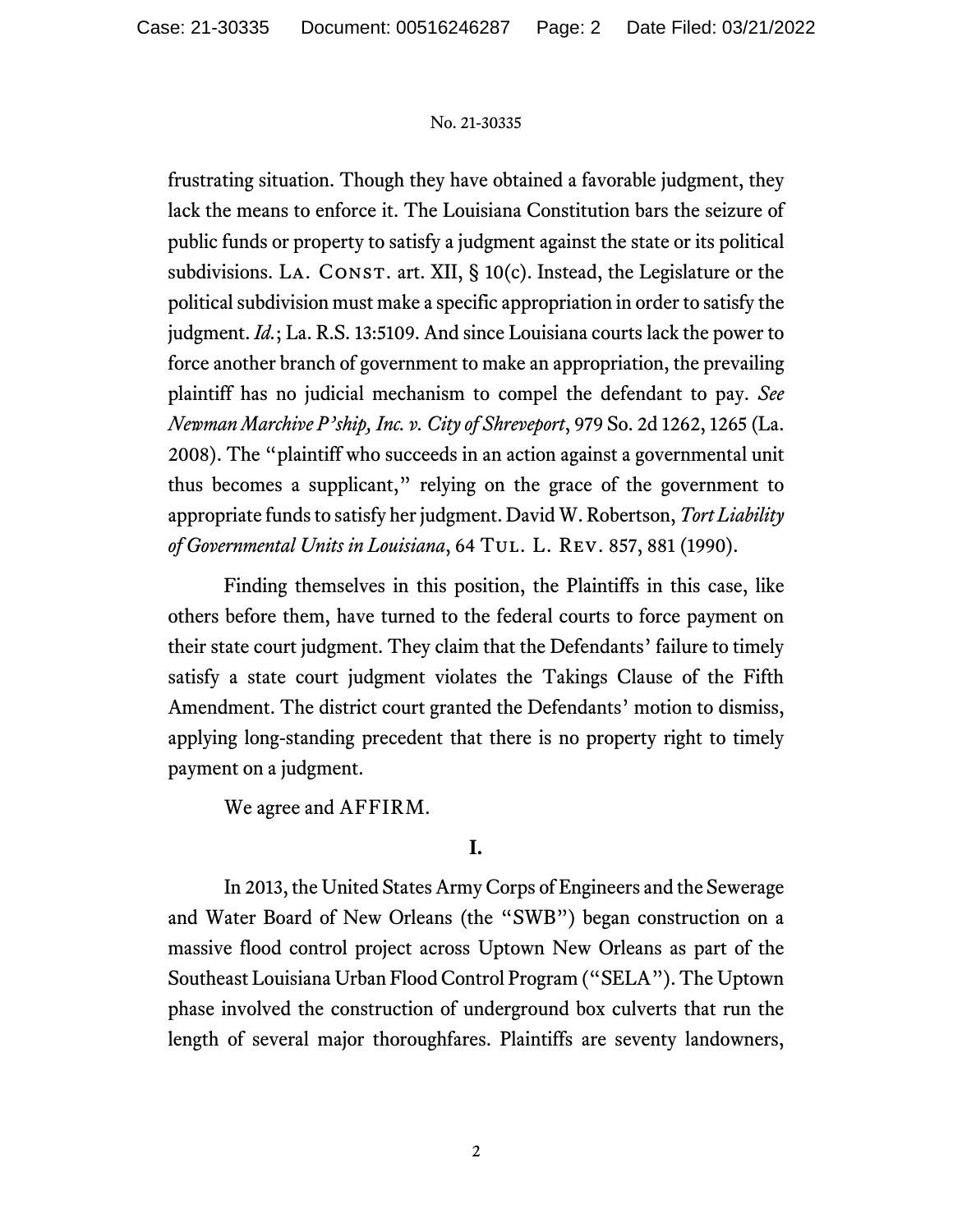including both businesses and private homeowners, who suffered property damage and economic loss as the result of SELA construction. The Plaintiffs filed suit in state court and obtained final judgments against the SWB for a combined \$10.5 million. Some of these judgments became final in early 2018 and 2019, others as recently as fall 2020.

As of January 2021, though, the Plaintiffs had not received any payment from the SWB. So, in March 2021 they filed a § 1983 suit in district court under the theory that the SWB's failure to comply with the state court judgments "creates a secondary Constitutional violation of Plaintiffs' Fifth Amendment rights," more specifically a violation of their due process rights and their rights to just compensation for a taking. As relief, the Plaintiffs requested a writ of execution seizing the SWB's property in order to satisfy the judgments. Separately, the Plaintiffs' complaint sought a declaration that the SWB is contractually obligated to seek reimbursement from the Army Corps for the judgments via a procedure the two entities agreed to, called the "Damages SOP."

The SWB filed a motion to dismiss under Rule 12(b)(6) and the district court granted it. The court sympathized with the Plaintiffs' frustrations, but noted that there were "centuries of precedent" establishing that a state's failure to timely pay a state court judgment did not violate any federal constitutional right. With no underlying constitutional right at issue, Plaintiffs' § 1983 claim was "legally baseless." The district court also declined to exercise jurisdiction over Plaintiffs' request for declaratory relief as a standalone claim, citing the "particularly local nature of this dispute." Finally, the court denied Plaintiffs' generic request to amend their complaint should a failure to state a claim be found, holding that any amendment would be futile. Plaintiffs appealed.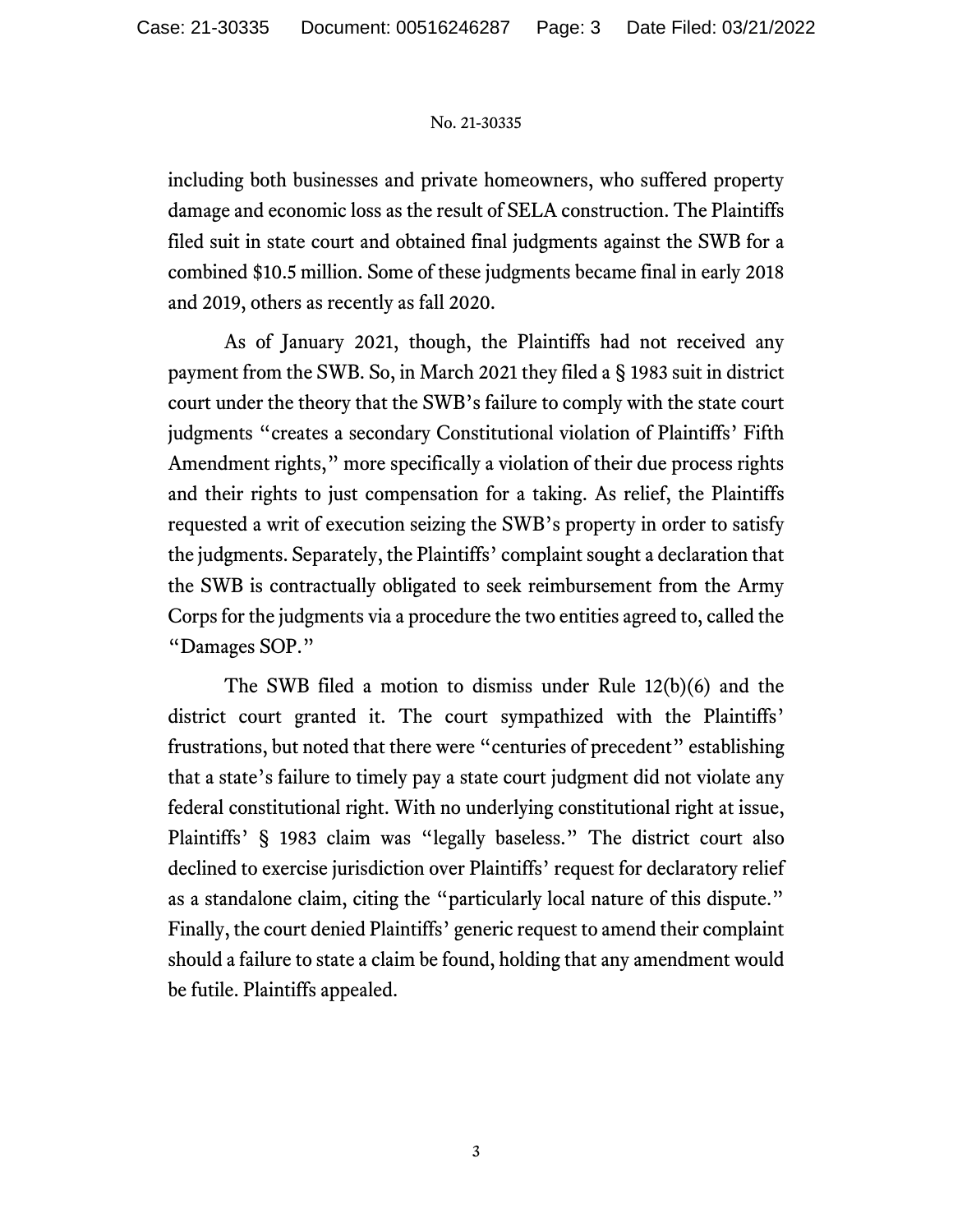## **II.**

We review dismissal of a case under Rule 12(b)(6) *de novo*, accepting all well-pleaded facts as true and viewing those facts in the light most favorable to the plaintiff. *Allen v. Walmart Stores, L.L.C.*, 907 F.3d 170, 177 (5th Cir. 2018). "In the context of a  $12(b)(6)$  motion in a section 1983 suit, the focus should be whether the complaint properly sets forth a claim of a deprivation of rights, privileges, or immunities secured by the Constitution or laws of the United States caused by persons acting under color of state law. If there is no deprivation of any protected right the claim is properly dismissed." *S. Christian Leadership Conf. v. Supreme Ct. of State of La.*, 252 F.3d 781, 786 (5th Cir. 2001) (internal citation omitted).

Ordinarily a district court's denial of a motion to amend a complaint is reviewed for abuse of discretion. *Stripling v. Jordan Prod. Co., LLC,* 234 F.3d 863, 872 (5th Cir. 2000). However, when denial is based on the futility of amendment, we "apply the same standard of legal sufficiency as applies under Rule 12(b)(6)." *Id.* at 873 (citation omitted). If the complaint, as amended, would be subject to dismissal, then amendment is futile and the district court was within its discretion to deny leave to amend. *Id.*

# **III.**

## **A.**

The Plaintiffs' claim is fairly discrete. They "do not seek to re-litigate the legal or factual issues or compensation awards decided in the state courts." Rather, their case "concerns an independent Takings Clause violation—the failure to timely pay just compensation once the compensation was determined and awarded." This nonpayment is,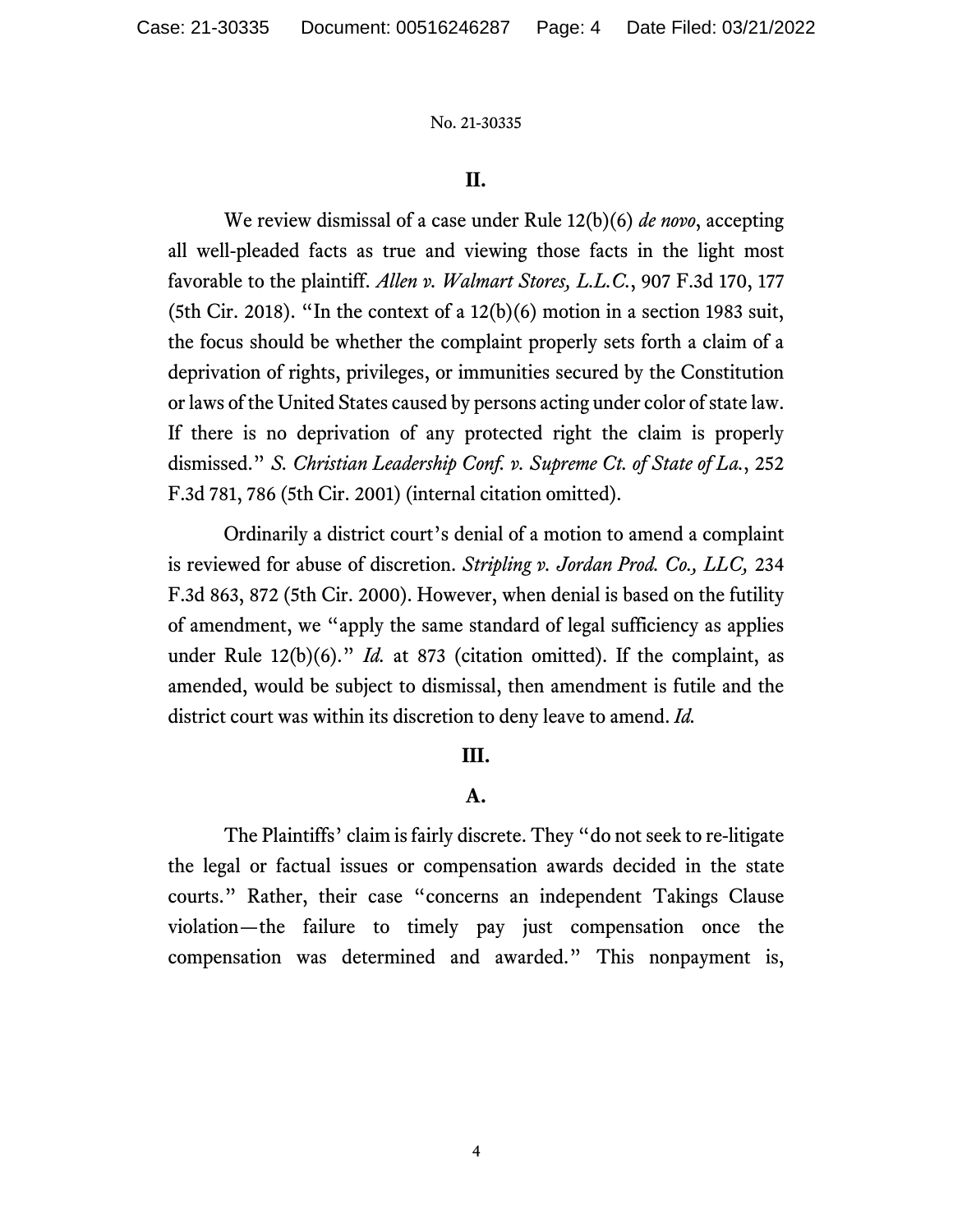according to the Plaintiffs, a "second taking," and the only one at issue in their case.<sup>[1](#page-4-0)</sup>

More than a century ago, the Supreme Court decided the case of a pair of litigants in a similar situation as the Plaintiffs here. In *Folsom v. City of New Orleans*, 109 U.S. 285 (1883), two relators had obtained state court judgments against the City of New Orleans for property damage caused by riots in 1873. In 1879, a new state constitution limited the taxes New Orleans could levy to just enough to cover the City's budget. *Id*. at 287. The effect was that the relators were prevented from collecting on their judgments. *Id*. The relators argued that this state constitutional change deprived them of property without due process of law in violation of the Fourteenth Amendment. *Id*. The Supreme Court rejected the argument, agreeing that the judgments were property, but holding that "the relators cannot be said to be deprived of them so long as they continue an existing liability against the city." *Id*. at 289. In dissent, Justice Harlan wrote that an unenforceable judgment is no judgment at all. "Since the value of the judgment, as property, depends necessarily upon the remedies given for its enforcement, the withdrawal of all remedies for its enforcement, and compelling the owner to rely exclusively upon the generosity of the judgment debtor, is, I submit, to deprive the owner of his property." *Id.* at 295.

The *Folsom* majority's notion of a judgment as an "existing liability," conceptually distinct from its recovery, has only been reinforced in the intervening years. In *Minton v. St. Bernard Parish School Board*, this Court,

<span id="page-4-0"></span><sup>&</sup>lt;sup>1</sup> In their complaint, Plaintiffs asserted a separate due process violation "because" Defendants have treated them differently than non-litigants merely because Plaintiffs have exercised their constitutional right to file suit." Plaintiffs did not argue this claim in their briefs before the district court or in their briefs before this Court. It is therefore deemed abandoned. *Yohey v. Collins*, 985 F.2d 222, 224 (5th Cir. 1993).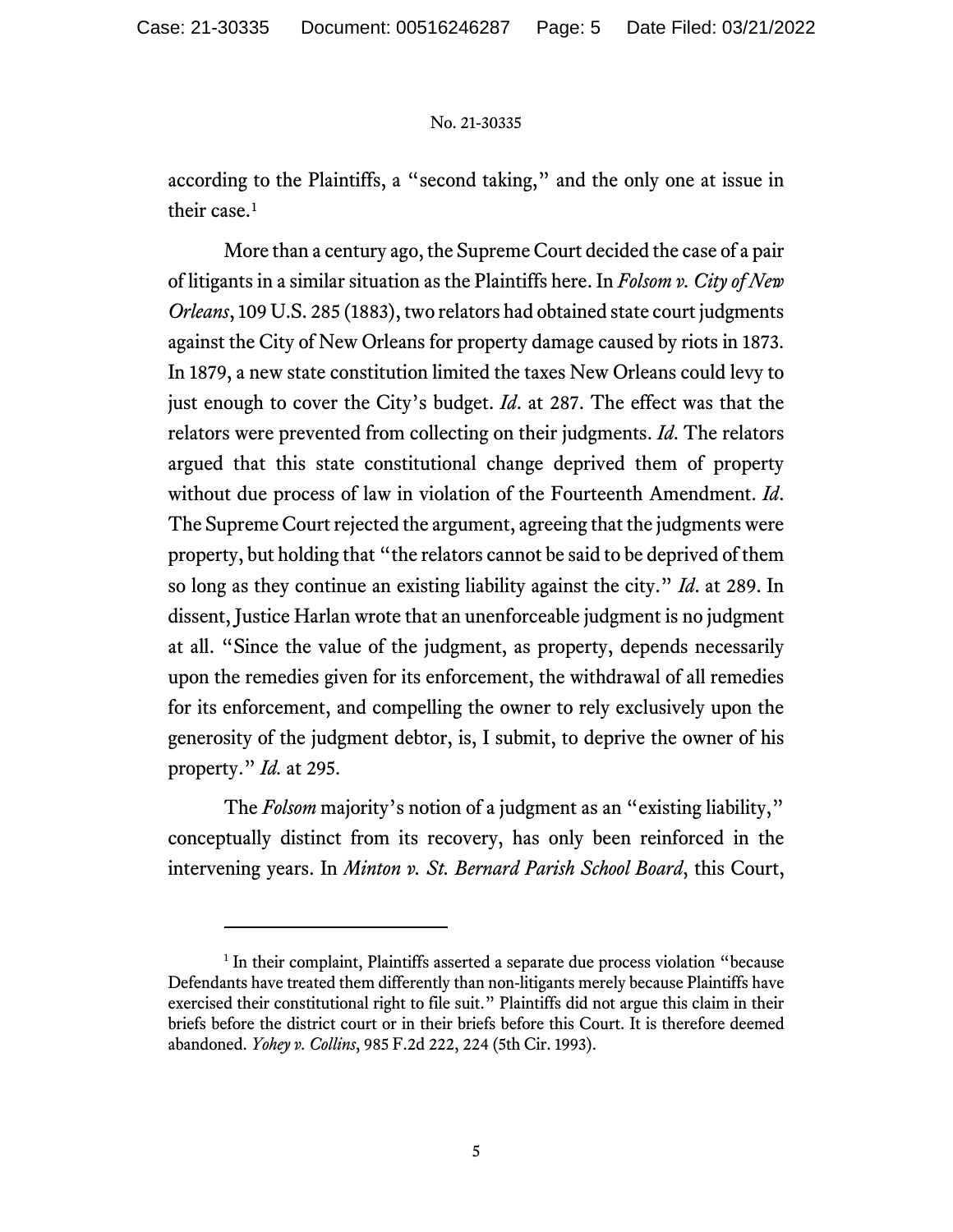citing *Folsom*, reiterated that "the property right created by a judgment against a government entity is not a right to payment at a particular time but merely the recognition of a continuing debt of that government entity." 803 F.2d 129, 132 (5th Cir. 1986). Based on that principle, we held that the government defendant's "failure to appropriate funds to pay the debt to the Mintons does not constitute a taking in violation of the due process clause." *Id.*

Again, in *Freeman Decorating Company v. Encuentro Las Americas Trade Corporation*, our Court held that there was no Takings Clause violation where the City of New Orleans failed to make timely payment on a state court judgment because there had been no taking of any property. "[T]he only property right [the plaintiff] has is the recognition of City's [*sic*] continuing debt." 352 F. App'x 921, 924 (5th Cir. 2009); *see also Guilbeau v. Par. of St. Landry*, 341 F. App'x 974 (5th Cir. 2009); *cf. Evans v. City of Chicago*, 689 F.2d 1286, 1297 n.13 (7th Cir. 1982) (distinguishing *Folsom* because Illinois Constitution created property right to immediate payment on a judgment). In short, "[a] party cannot be said to be deprived of his property in a judgment because at the time he is unable to collect it." *Folsom*, 109 U.S. at 289. Thus, Plaintiffs' claim that their property has been taken by the SWB's failure to timely pay must fail under *Folsom*.

The Plaintiffs try to get around this precedent in two ways. First, they argue that *Folsom* and its progeny are distinguishable because the underlying judgments in those cases sounded in state tort and contract law, while the Plaintiffs' judgments are based on violations of a federal constitutional right. But Plaintiffs' underlying state court cases were *not* based on any asserted federal right. As the SWB pointed out in briefing, and as the record shows, Plaintiffs' state court judgments were for violations of Louisiana law, not for violations of the Fifth Amendment Takings Clause as the Plaintiffs have asserted to this Court. But even if the underlying judgments were based on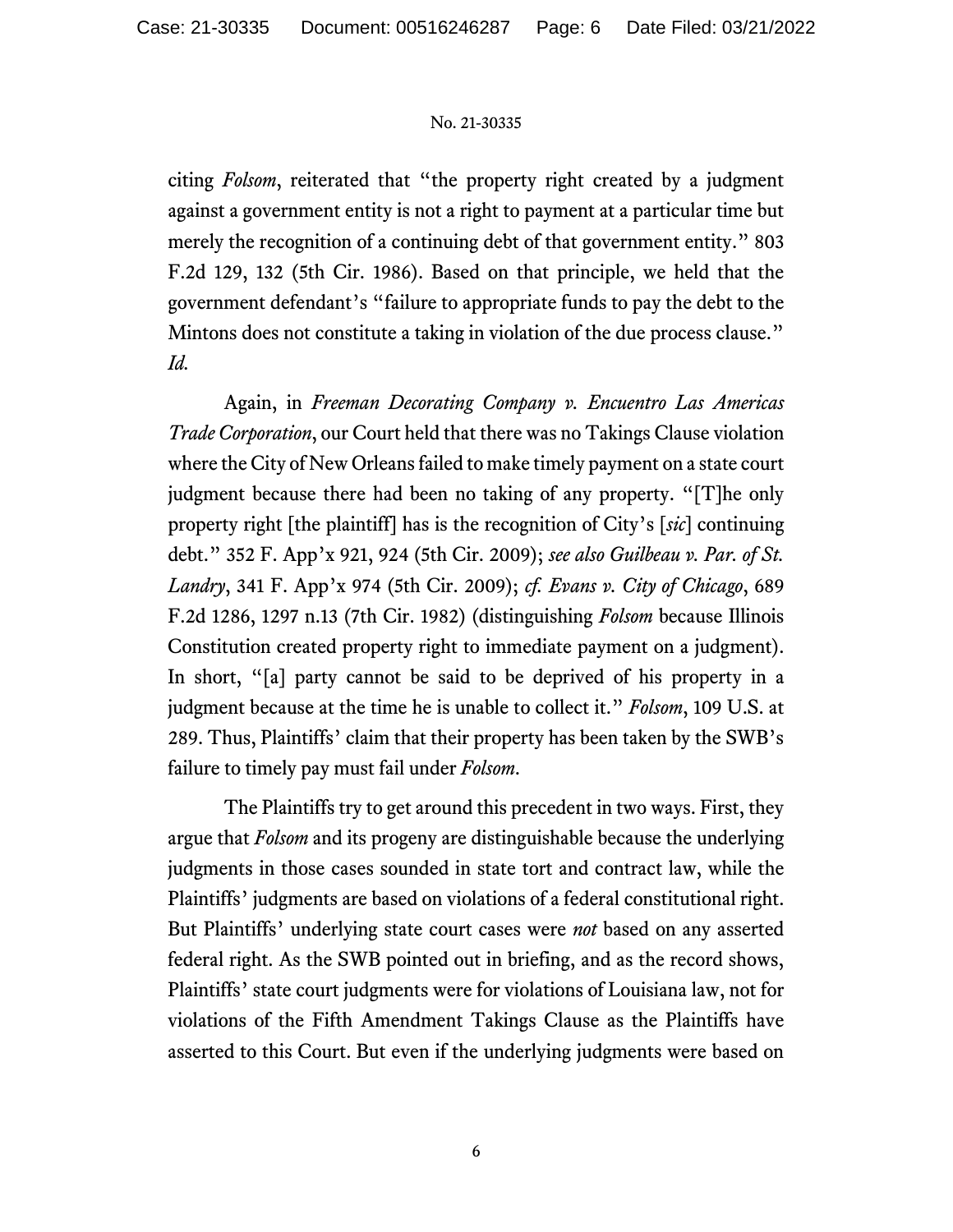violations of federal rights, we are not sure why that distinction would make a difference. After all, under Plaintiffs' theory, the SWB's failure to pay the judgments constitutes an "independent" or "second" Fifth Amendment taking of their property, namely the purported property right to be paid timely on a judgment. But since *Folsom* said there is no property right to timely payment on a judgment, there must be something special about a judgment based on federal constitutional rights that confers this additional property interest for the Plaintiffs' argument to succeed. Plaintiffs do not explain why the legal right underlying a judgment would create this additional property right for some judgments and not others, and it remains unclear to us. It seems that a judgment compensating someone for a breach of contract should confer no less a property interest than a judgment compensating someone for the police's excessive force.

*Vogt v. Board of Commissioners of Orleans Levee District*, 294 F.3d 684 (5th Cir. 2002), and *Lafaye v. City of New Orleans*, No. 2:20-CV-41, 2021 WL 886118 (E.D. La. Mar. 9, 2021), also do not aid the Plaintiffs in escaping *Folsom*'s holding. In *Vogt*, the Court stated in dicta that the governmental defendant's refusal to satisfy a judgment could constitute a taking. 294 F.3d at 697. But the judgment in that case was, in part, a declaratory judgment by the state courts that mineral royalties *in the government defendant's possession* were the property of the plaintiff. *Id.* at 688. The government's refusal to "pay over the retained royalties constitutes a taking because the governmental entity is withholding private property from its owners." *Id.* at 697. This situation, where the judgment debtor is in possession of property determined to belong to the creditor, is different from a judgment wherein the debtor owes compensation to the creditor. *Lafaye* turns on the exact same distinction. As the district court wrote in that case, "[b]oth *Vogt* and this case involve the government's refusal to return private property to its rightful owner." *Lafaye*, 2021 WL 886118, at \*9. Plaintiffs' judgments here are for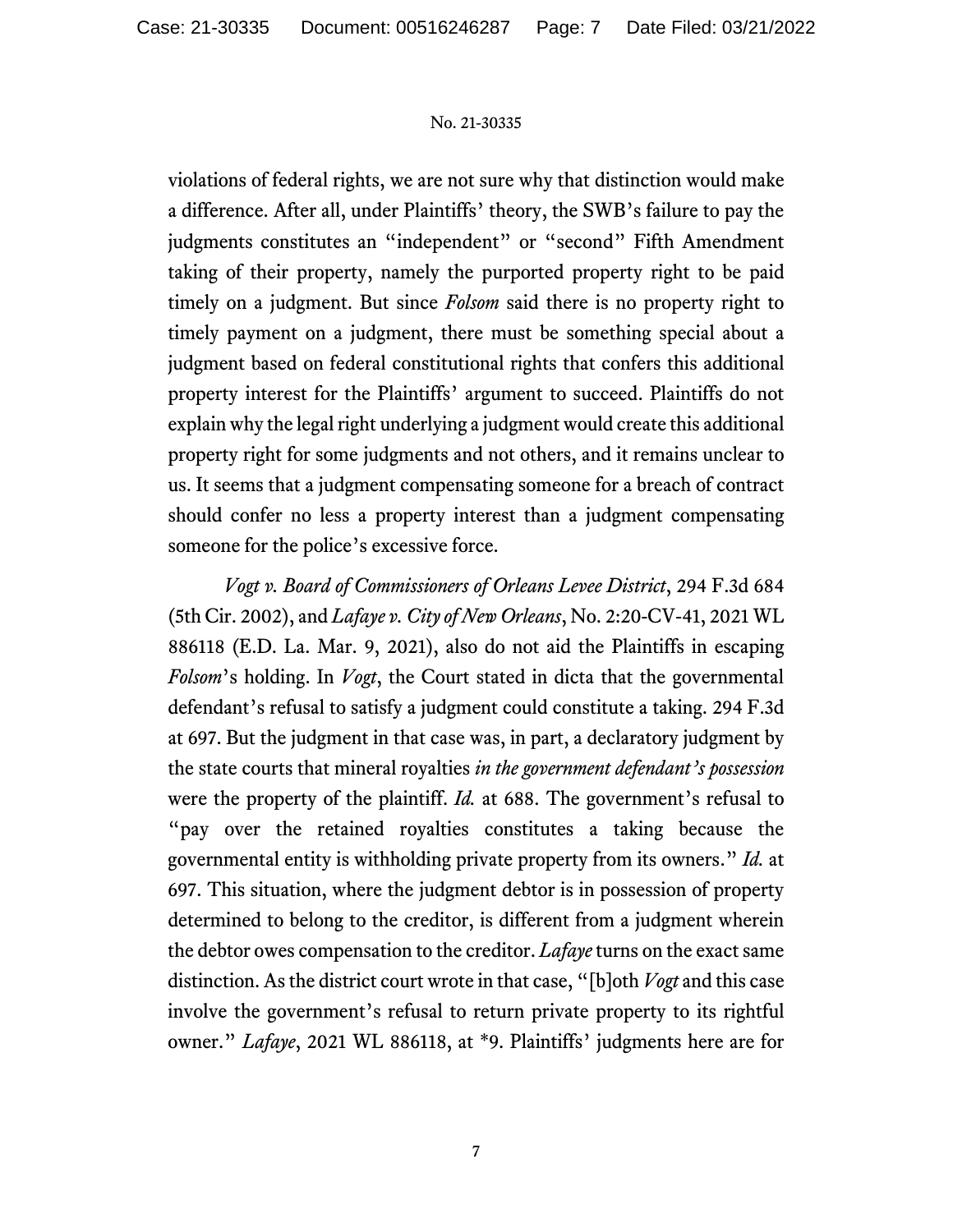compensation and damages, not for the return of private property that "the government has forcibly appropriated . . . without a claim of right." *Vogt*, 294 F.3d at 697.

Plaintiffs' second argument is that two Supreme Court cases— *Williamson County Regional Planning Commission v. Hamilton Bank of Johnson City*, 473 U.S. 172 (1985) and *Knick v. Township of Scott, Pennsylvania*, 139 S. Ct. 2162 (2019)—provide a federal forum for their claim. Plaintiffs misunderstand those cases. They are right that *Knick* and *Williamson County* discuss when a plaintiff may file a Takings Clause claim in federal court, but the cases say nothing about whether failure to timely pay a state court judgment constitutes a taking or any other deprivation of a federal right actionable under § 1983. Whether a claim is ripe for federal adjudication, as *Williamson County* and *Knick* decided, is very different from whether certain facts state a claim at all. Amici's citations to Supreme Court dicta that the Fifth Amendment is "self-executing" and that a property owner "acquires a right to compensation immediately upon an uncompensated taking" also fail to address the actual issue presented by Plaintiffs' appeal, namely whether a government's failure to timely pay a court judgment constitutes a taking in the first place. Neither *Williamson County* nor *Knick* speak to that question. Plaintiffs' § 1983 claim remains foreclosed by *Folsom*.

# **B.**

Plaintiffs invoked federal question jurisdiction, relying on their Fifth Amendment claim, to bring this suit. With that claim dismissed, the district court declined to exercise jurisdiction over Plaintiffs' separate claim for a declaration of the parties' rights and duties under the Damages SOP. The Declaratory Judgment Act "does not of itself confer jurisdiction on the federal courts." *Jolly v. United States*, 488 F.2d 35, 36 (5th Cir. 1974). Without an underlying federal claim, or any other basis for jurisdiction